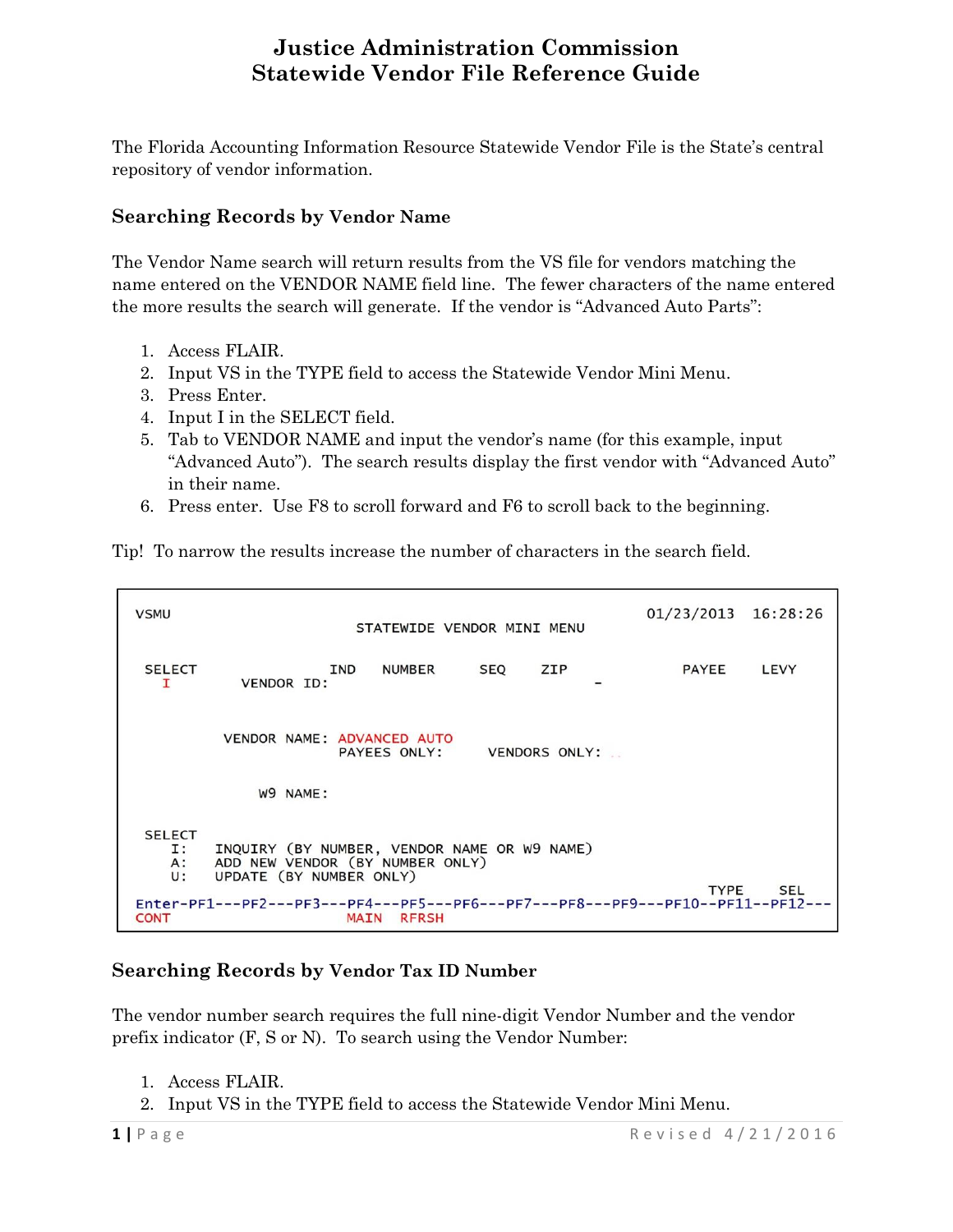- 3. Press Enter.
- 4. Input I in the SELECT field.
- 5. Input vendor indicator F in the IND field.
- 6. Input the nine-digit vendor number in the NUMBER field (for this example input 111111111).
- 7. Input all zeros in the sequence field.
- 8. Press Enter. FLAIR will display all available sequences for this vendor number.
- Tip! Use the vendor name search to identify the Tax Id number. The vendor number search provides more detailed results including the vendor's remittance address.



### **Understanding Statewide Vendor Inquiry Codes**

Tip! Use the example record below in conjunction with the code table on page 3.

| VSI1                                                                                                                                                              | STATEWIDE VENDOR INQUIRY BY NUMBER 04/11/2016 12:03:31 |                                                                                                                                             |                                                          |            |
|-------------------------------------------------------------------------------------------------------------------------------------------------------------------|--------------------------------------------------------|---------------------------------------------------------------------------------------------------------------------------------------------|----------------------------------------------------------|------------|
| VENDOR ID: F 592663954 W9 NAME: OFFICE DEPOT INC                                                                                                                  |                                                        |                                                                                                                                             | W9 UPDATE: 05/29/2012                                    | W9:Y       |
| <b>SEQ VENDOR NAME</b><br><b>PURCHASING ADDRESS</b>                                                                                                               |                                                        | SHORT NAME<br>REMITTANCE ADDRESS                                                                                                            |                                                          | <b>PIN</b> |
| 020 OFFICE DEPOT INC<br>PO BOX 183174<br><b>COLUMBUS</b><br>PHONE: (800) 733-2819<br>210000<br>REQ OLO:<br>F<br>VEI:<br>N<br><b>FOREIGN:</b><br>LEVY:<br>MC:<br>A | он 43218-3174                                          | OFFICE DEPOT<br>PO BOX 183174<br><b>COLUMBUS</b><br>LAST UPDATED:<br>LAST USED:<br>CONFIDENTIAL:<br><b>PAYEE:</b><br>STATUS:<br>INACT CODE: | OH 43218-3174<br>11/18/2013<br>03/31/2016<br>N<br>N<br>A | 0014       |
| N<br>EFT:                                                                                                                                                         |                                                        | <b>REVENUE TYPE:</b>                                                                                                                        |                                                          |            |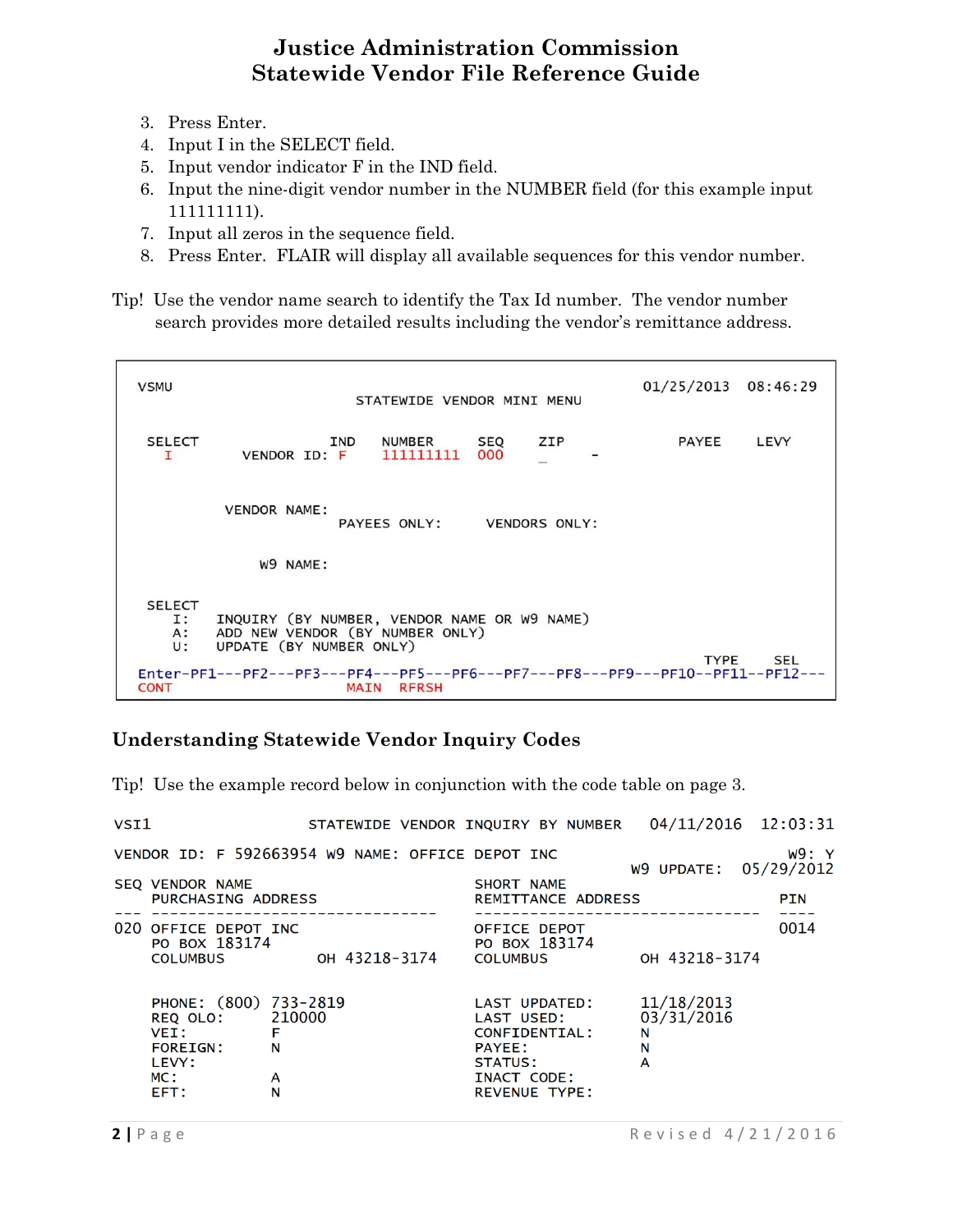| <b>Indicator</b>                     | <b>Definition</b>                                                                                                                                                                      | <b>Values</b>                                                                      |
|--------------------------------------|----------------------------------------------------------------------------------------------------------------------------------------------------------------------------------------|------------------------------------------------------------------------------------|
| <b>Vendor Indicator:</b>             | Alphabetic prefix which indicates the tax identification<br>number type.                                                                                                               | $F = FEIN$<br>$S = SSN$<br>$N = Non-Standard$<br>(Foreign or fictitious<br>vendor) |
| <b>Vendor Tax Identifier:</b>        | 9-digit tax identification number.                                                                                                                                                     | Numeric                                                                            |
| W9 Name:                             | Identifies the vendor W-9 name on file at DFS;<br>populated if on file.                                                                                                                | Alpha-Numeric                                                                      |
| W-9 Indicator (W9):                  | Indicates state of Florida substitute W-9 status; used to<br>validate vendor taxpayer information.                                                                                     | $Y = On File$<br>$N = Not On File$<br>$P = Pending$<br>$F =$ Failed                |
| W9 Update:                           | Identifies the last date the substitute W-9 was changed<br>by the vendor.                                                                                                              | Date                                                                               |
| Sequence (SEQ):                      | 3-digit number assigned per vendor location.                                                                                                                                           | $000 = All Records$                                                                |
| <b>Vendor Name:</b>                  | Identifies the name that will print on the payment.<br>There are up to 2 lines for the Vendor's name, shown<br>above the purchasing address. The line(s) will print on<br>the warrant. | Alpha-Numeric                                                                      |
| <b>Vendor Short Name:</b>            | Vendor identifier that will only display on reports.                                                                                                                                   | Alpha-Numeric                                                                      |
| <b>Purchasing Address:</b>           | Identifies vendor purchasing location.                                                                                                                                                 | Alpha-Numeric                                                                      |
| <b>Remittance Address:</b>           | Identifies vendor address to be printed on the warrant<br>and where payment will be sent.                                                                                              | Alpha-Numeric                                                                      |
| <b>Vendor Contact Number:</b>        | Vendor contact number.                                                                                                                                                                 | Numeric                                                                            |
| <b>Last Updated:</b>                 | Identifies the last time the vendor record was changed.                                                                                                                                | Date                                                                               |
| Req OLO:                             | Identifies the agency which created or updated the<br>vendor record.                                                                                                                   | $JAC = 210000$<br>$MFMP = 000000$                                                  |
| <b>Last Used:</b>                    | Indicates the last time the record was used to process a<br>transaction.                                                                                                               | Date                                                                               |
| <b>Vendor Enter Indicator (VEI):</b> | Distinguishes if the vendor record was entered<br>through FLAIR or MFMP.                                                                                                               | $F = FLAIR$<br>$M = M F M P$                                                       |
| Confidential:                        | Indicates that the vendor is not subject to Florida<br>sunshine / transparency public records law. The record<br>can only be viewed by requesting agency.                              | $Y =$ Confidential<br>$N = Not$ Confidential                                       |
| Foreign:                             | Indicates if the vendor has a US business location.                                                                                                                                    | $Y =$ Foreign<br>$N = Not Foreign$                                                 |
| Levy:                                | Indicates levy status.                                                                                                                                                                 | $I = IRS$<br>$R = DOR$<br>Blank = No levy                                          |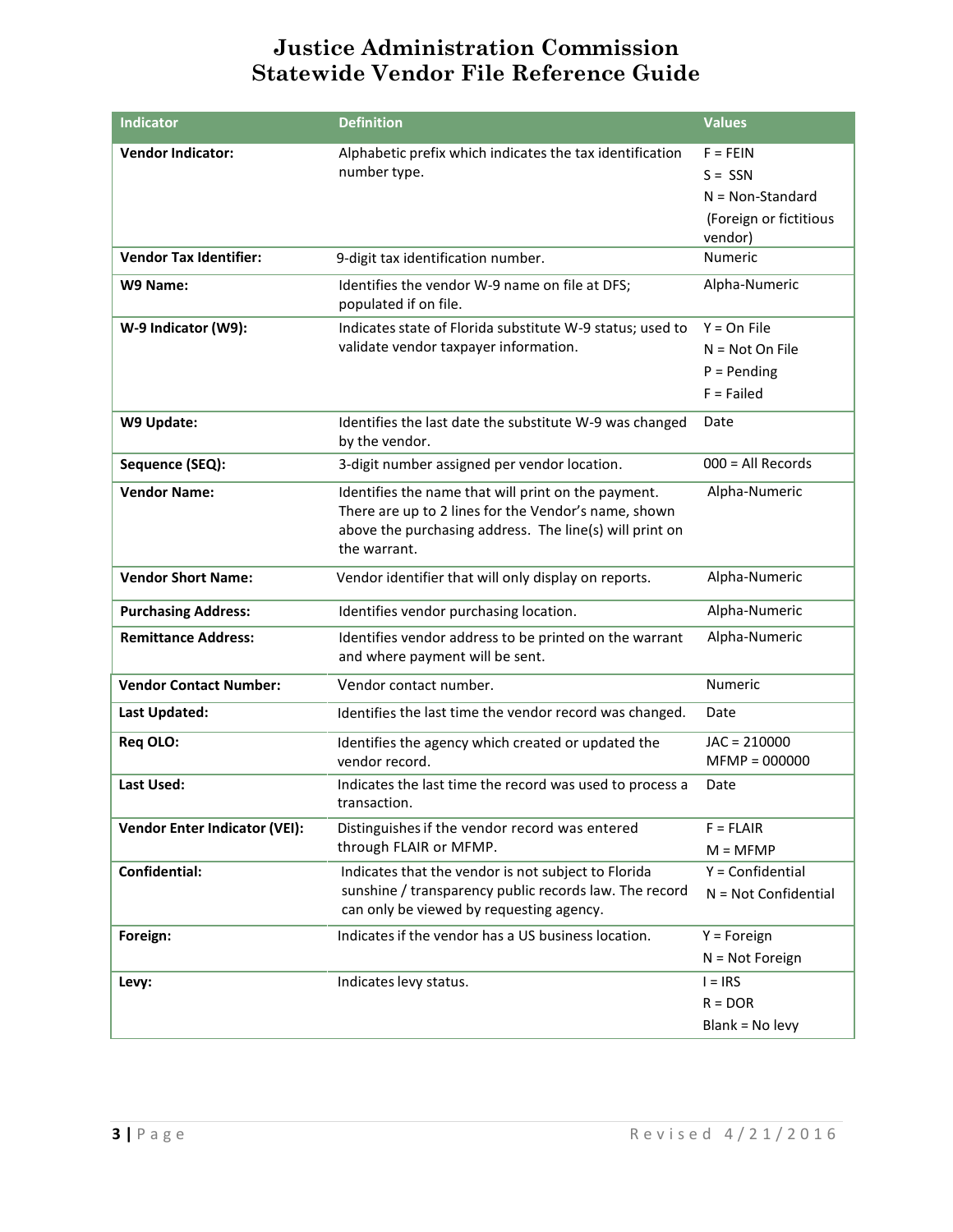| <b>Indicator</b>                        | <b>Definition</b>                                                                              | <b>Values</b>       |  |  |  |
|-----------------------------------------|------------------------------------------------------------------------------------------------|---------------------|--|--|--|
| <b>Vendor Inquiry codes (continued)</b> |                                                                                                |                     |  |  |  |
| <b>Status Code:</b>                     | Transaction can be processed.                                                                  | $A = Active$        |  |  |  |
|                                         | Transaction cannot be processed, vendor record will be<br>marked for deletion.                 | $l = Inactive$      |  |  |  |
|                                         | Transaction cannot be processed, vendor record will be<br>removed during the next purge cycle. | $D = Deleted$       |  |  |  |
| <b>Minority Code (MC):</b>              | Identifies the classification of vendor's minority                                             | $A =$ Minority type |  |  |  |
|                                         | business type.                                                                                 | unknown             |  |  |  |
| <b>Inact Code:</b>                      | Reason for Inactivation                                                                        | Alpha               |  |  |  |
| <b>Electronic Funds Transfer (EFT):</b> | Identifies if the vendor has an electronic fund                                                | $Y = Active EFT$    |  |  |  |
|                                         | transfer account on file at DFS. The first line                                                | $N = Warrant$       |  |  |  |
|                                         | of the purchasing address must mirror the<br>account name for the EFT to be active.            |                     |  |  |  |

#### **State of Florida Substitute W-9 Records**

If payments are 1099 reportable, a vendor record cannot be used until a verified Substitute Form W-9 is on file at the Department of Financial Services. If a vendor has an existing vendor file record and a Substitute W-9 is submitted the W-9 status in the vendor file will automatically update to P for pending. Once the matching process is completed the status will change to Y for on file. This may take up to four days.

Vendor substitute W-9 submission portal: [https://FLVendor.MyFloridaCFO.com.](https://flvendor.myfloridacfo.com/)

Tip! Submitting a Substitute W-9 does not create a FLAIR statewide vendor file record. If the record does not previously exist it has to be added to the VS file.

#### **Getting Vendor Records Added to the Statewide Vendor File**

The following vendor data is required for JAC to add a vendor record to the statewide vendor file:

- Vendor TIN,
- Vendor name,
- Vendor telephone number, and
- Vendor remittance address.

Please submit vendor add requests and inquiries to: [VendorProcessing@justiceadmin.org](mailto:VendorProcessing@justiceadmin.org)

Tip! To avoid discrepancies obtain as much documentation from the vendor as possible and submit it with your vendor record add request. The remittance addresses on a vendor's paper W-9, substitute W-9 or billing invoice do not always match.